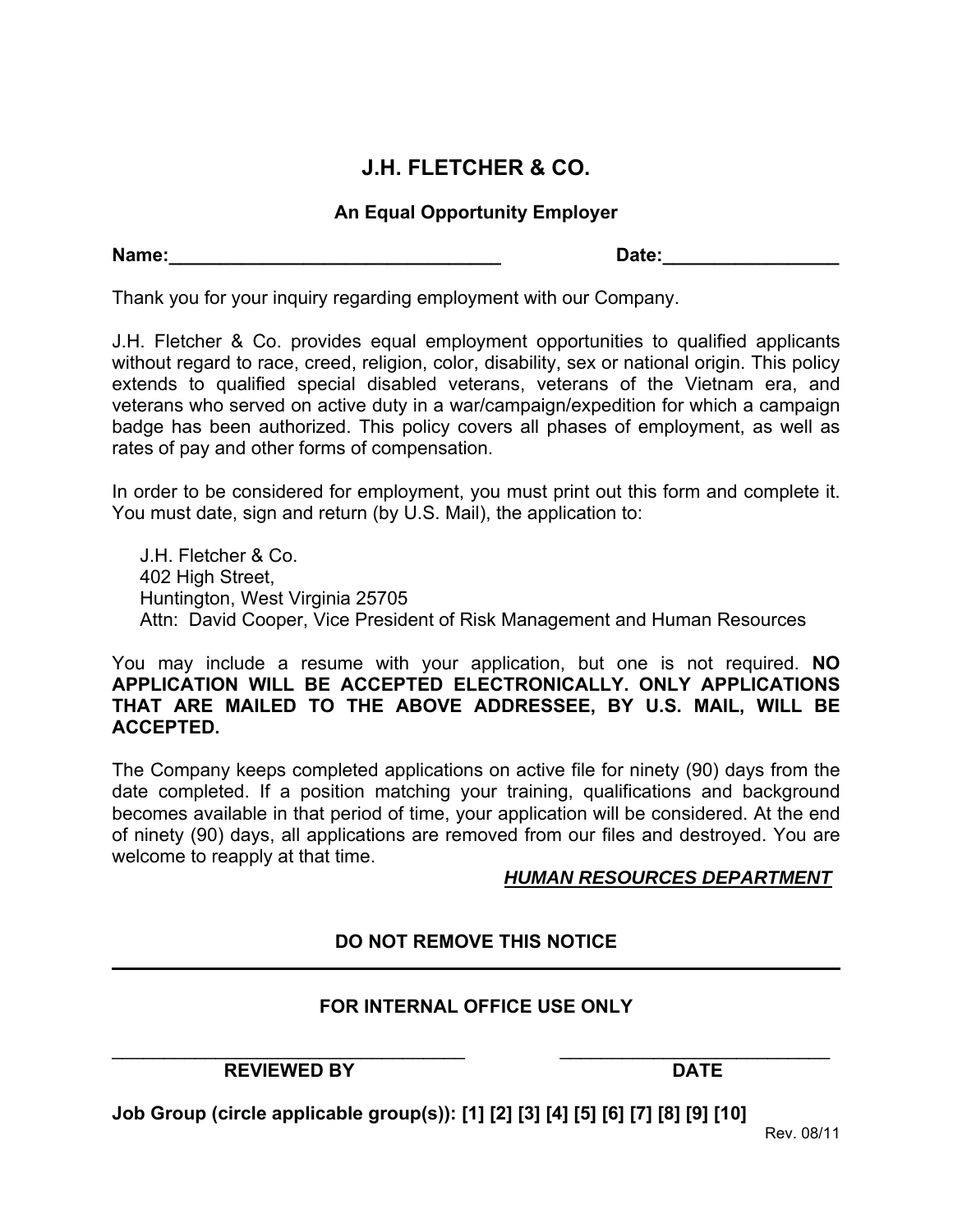Name:\_\_\_\_\_\_\_\_\_\_\_\_\_\_\_\_\_\_ name:\_\_\_\_\_\_\_\_\_\_\_\_\_\_\_\_<br>Date:\_\_\_\_\_\_\_\_\_\_\_\_\_\_\_\_\_\_\_\_

#### **J. H. FLETCHER & CO.**  402 HIGH STREET HUNTINGTON, WEST VIRGINIA 25705 (304) 525-7811 http://www.jhfletcher.com

PLEASE READ THE FOLLOWING STATEMENT CAREFULLY:

I certify that the information on this application is correct. I understand that J.H. Fletcher & Co. will be relying upon the information that I have provided. I understand that any misrepresentation will result in my disqualification from consideration for employment and, if employed, my discharge.

I understand that neither this application nor the granting of an interview constitutes a contract, an offer or a promise of employment or the provision of any benefit. No promise or contract of employment has been made to me. I understand that if hired, my employment and/or any benefit offered to me will be "at-will". I will be able to resign at any time and for any reason. Likewise, if hired, I understand that J.H. Fletcher & Co. can terminate (end) my employment at any time, with or without cause, unless otherwise required by law.

I understand that if I am offered and accept this at-will employment at J.H. Fletcher & Co., the policies, procedures and work place requirements of J.H. Fletcher & Co. do not constitute contracts of employment or a guarantee or promise of employment. I understand that if employment is offered, it may be terminated by either party at any time with or without cause and that it has no fixed duration. J.H. Fletcher & Co. reserves the right to revise its policies, procedures and work place requirements, in whole or in part, at any time.

I understand that no promise or guarantee of employment or benefit is binding upon J.H. Fletcher & Co. unless a specific promise or guarantee is made, in writing, and expressly, plainly and unambiguously states that the writing is a contract of employment and/or benefits and that the writing is signed both by myself and the President of J.H. Fletcher & Co.

I have read, understand and agree to the above statements:

 $\Box$  [Yes $\Box$  [No] (select one)

Signature Date

\_\_\_\_\_\_\_\_\_\_\_\_\_\_\_\_\_\_\_\_\_\_\_\_\_\_\_\_\_\_\_\_\_\_ \_\_\_\_\_\_\_\_\_\_\_\_\_\_\_\_\_\_\_\_\_\_\_\_\_\_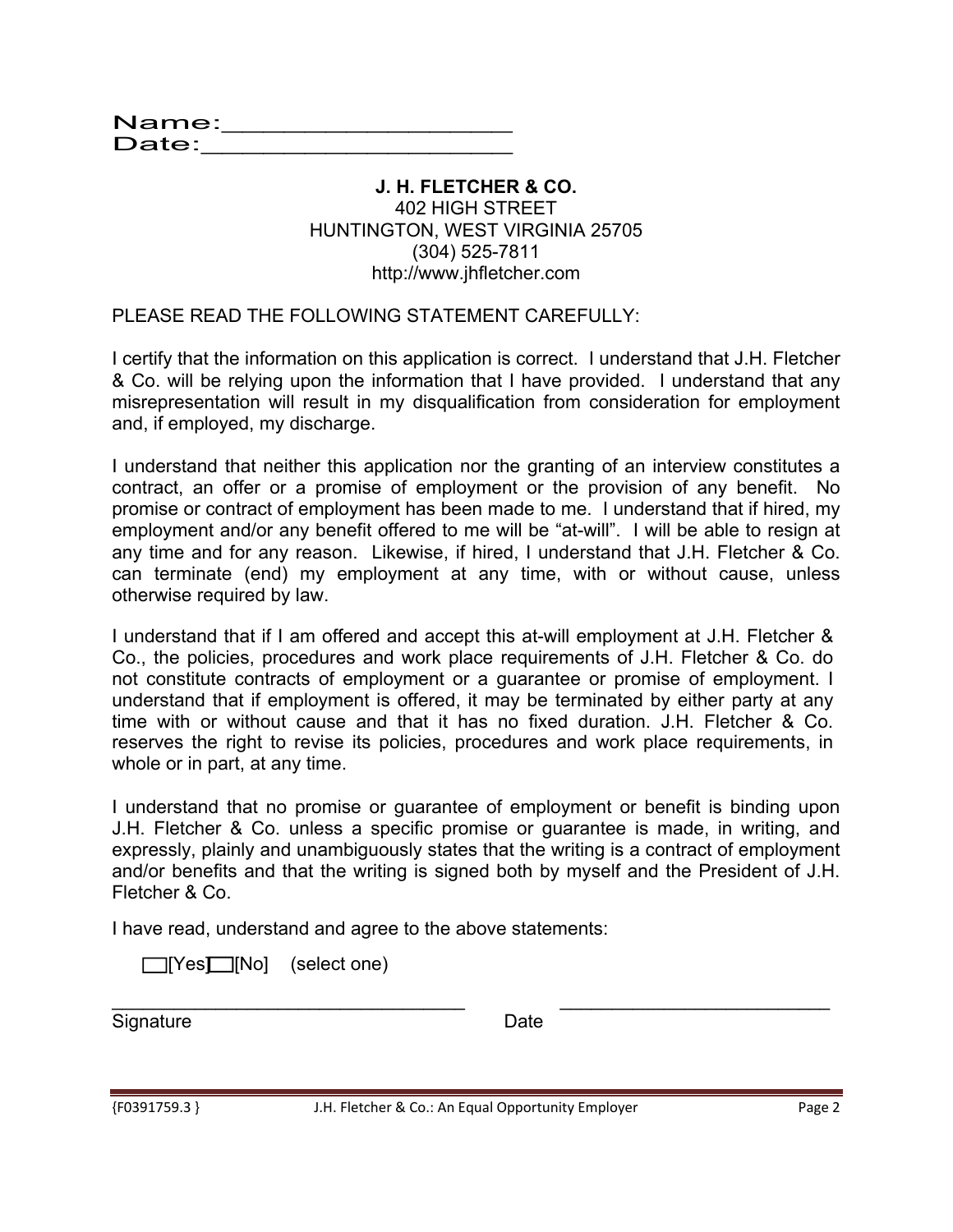| Name: |  |
|-------|--|
| Date: |  |

Please print and use Blue or Black ink ONLY.

| <b>Personal Information</b>                                                             |                 |                 |                                        |                                                                     |
|-----------------------------------------------------------------------------------------|-----------------|-----------------|----------------------------------------|---------------------------------------------------------------------|
| <b>Name</b>                                                                             | Last            | First           | Middle                                 | Driver's License No.<br><b>Social Security Number</b><br>(optional) |
| <b>Current Address</b><br>(Physical Address<br><b>Only, No Post</b><br>Office Box(es))* | <b>Street</b>   | City            | <b>State</b>                           | Zip                                                                 |
| <b>Telephone</b><br><b>Numbers and</b><br><b>Contact</b><br><b>Information</b>          | Home Phone No.: | Cell Phone No.: | <b>Preferred Method</b><br>of Contact: | <b>Emergency Contact</b><br>Person & Phone No.:                     |

\*If your Permanent Address is different from your current address, provide your PERMANENT Physical Address:

\_\_\_\_\_\_\_\_\_\_\_\_\_\_\_\_\_\_\_\_\_\_(Street),\_\_\_\_\_\_\_\_\_\_\_\_\_\_\_\_\_\_\_\_\_\_\_\_\_\_(City/Town),

\_\_\_\_\_\_\_\_\_\_\_\_\_\_\_\_\_\_\_\_\_\_\_(State/Country) \_\_\_\_\_\_\_\_\_\_\_\_\_\_(Zip Code)

Are you prevented from lawfully being employed in the United States because of VISA or Immigration status? Yes  $\Box$  No  $\Box$  If Yes, please explain:

If you are employable in the United States by virtue of having a Work Visa or Resident Alien registration number, do you agree to provide a copy of your Work Visa and Alien documentation? **Yes □ No □**

\_\_\_\_\_\_\_\_\_\_\_\_\_\_\_\_\_\_\_\_\_\_\_\_\_\_\_\_\_\_\_\_\_\_\_\_\_\_\_\_\_\_\_\_\_\_\_\_\_\_\_\_\_\_\_\_\_\_

*If yes, please attach a color copy to your application.*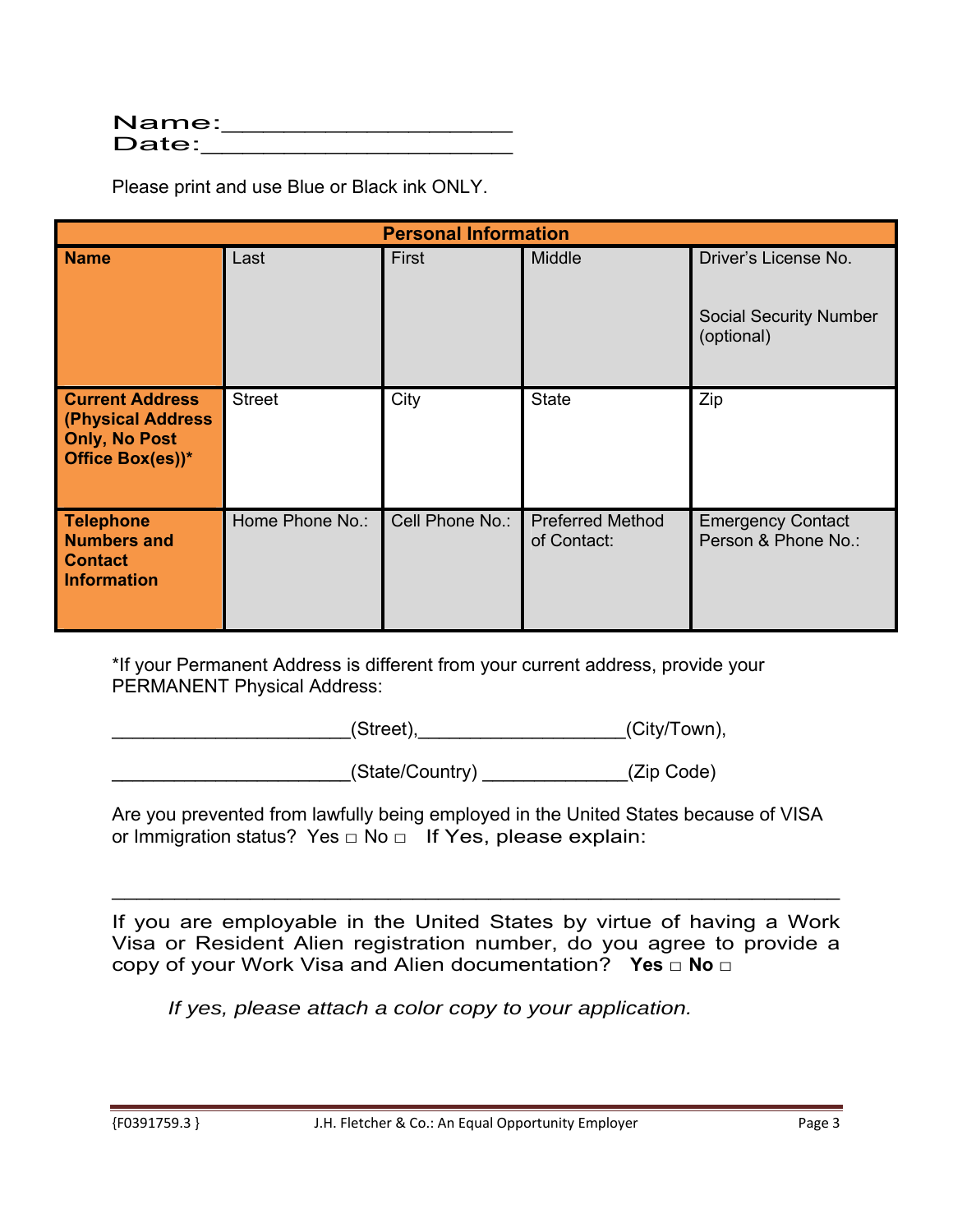### **EMPLOYMENT DESIRED**

|                                                                                                                                                                                                                              | J.H. Fletcher & Co. recognizes that you may be applying for any open<br>position. In order to best match your skills, talents and education to<br>job openings, Please answer the following: |                                       |                  |
|------------------------------------------------------------------------------------------------------------------------------------------------------------------------------------------------------------------------------|----------------------------------------------------------------------------------------------------------------------------------------------------------------------------------------------|---------------------------------------|------------------|
| What type of work are you<br>interested in doing?                                                                                                                                                                            |                                                                                                                                                                                              |                                       |                  |
| If you are applying in<br>response to an<br>advertisement or notice of<br>job opening, which job(s)<br>are you applying for:<br><b>Qualifications: Please list</b><br>any specific education,<br>training, skill, prior work |                                                                                                                                                                                              |                                       |                  |
| experience and information<br>that you believe would be<br>helpful for consideration:                                                                                                                                        |                                                                                                                                                                                              |                                       |                  |
| Do you wish to work part time or full time?                                                                                                                                                                                  |                                                                                                                                                                                              | <b>Part Time</b>                      | <b>Full Time</b> |
| Are you available to work overtime?                                                                                                                                                                                          |                                                                                                                                                                                              | <b>Yes</b>                            | <b>No</b>        |
| Are you available to work weekends?                                                                                                                                                                                          |                                                                                                                                                                                              | Yes                                   | No               |
|                                                                                                                                                                                                                              | If necessary, are you able to provide a valid Driver's License?                                                                                                                              | <b>Yes</b><br>If yes, which State(s): | <b>No</b>        |
| If hired, when will you be able to start work?                                                                                                                                                                               |                                                                                                                                                                                              |                                       |                  |

#### **EDUCATION**

| <b>School</b>                                      | <b>Name/Location</b><br><b>Of School</b> | <b>Course</b><br><b>Of Study</b> | <b>Years</b><br><b>Completed</b> | <b>Graduate or</b><br><b>Degree Earned</b> |
|----------------------------------------------------|------------------------------------------|----------------------------------|----------------------------------|--------------------------------------------|
| <b>Grammar</b><br>through Middle<br><b>School</b>  |                                          |                                  |                                  |                                            |
| <b>High School</b>                                 |                                          |                                  |                                  |                                            |
| <b>Vocational</b><br>and/or Trade<br><b>School</b> |                                          |                                  |                                  |                                            |
| College                                            |                                          |                                  |                                  |                                            |
| <b>Other (Specify)</b>                             |                                          |                                  |                                  |                                            |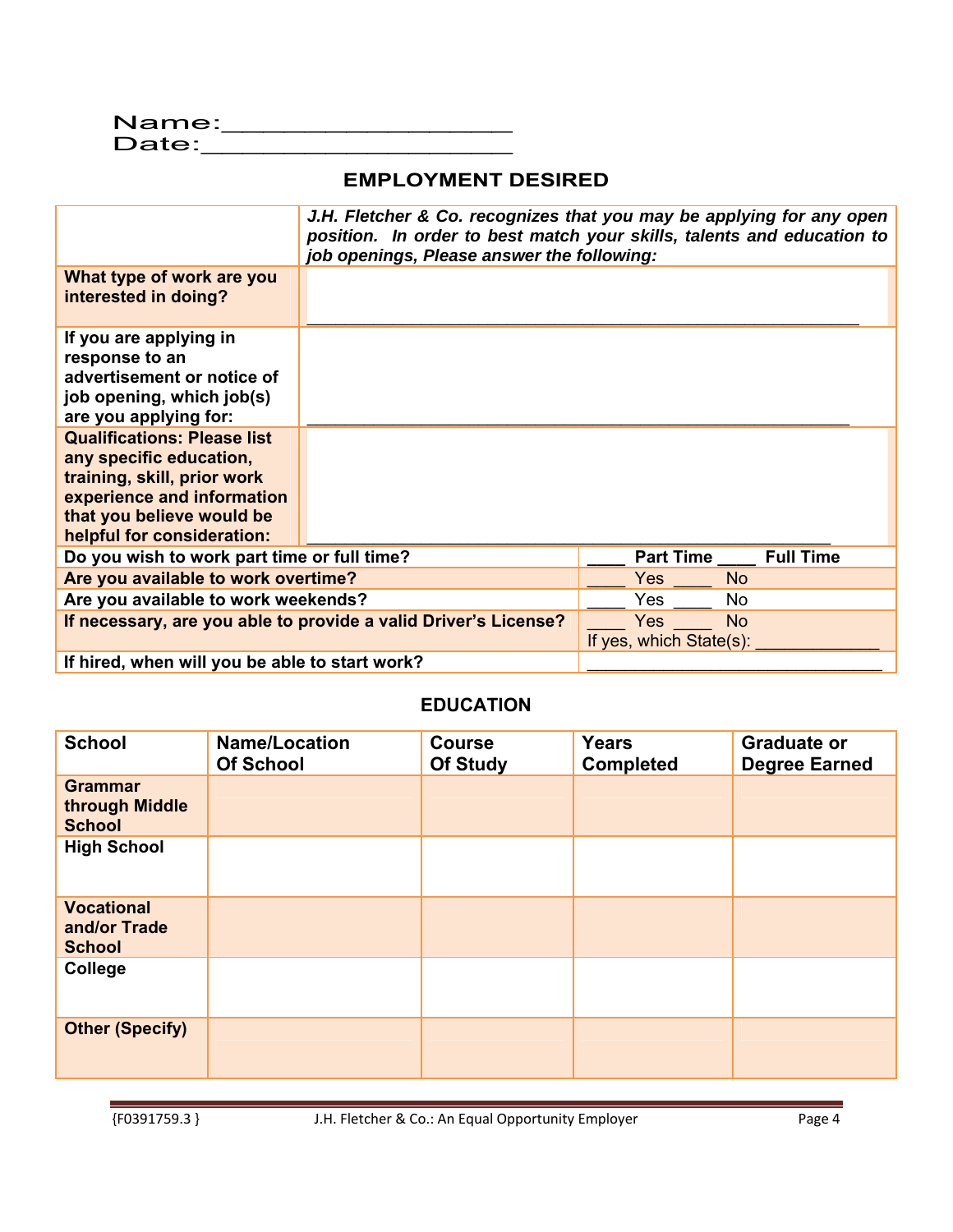| Name: |  |  |
|-------|--|--|
| Date: |  |  |

Please provide any additional information such as special skills, training, management experience, equipment operation, or qualifications you feel will be helpful to us in considering your application:

# **PRIOR WORK HISTORY**

List your past employment, starting with your most recent employment first. You may attach additional pages if necessary.

|                  | <b>Employer</b><br><b>Name</b><br><b>Address and</b><br><b>Phone Number</b> | <b>Position title/</b><br>Duties/<br>Responsibilities/<br><b>Skills Required</b> | Immediate<br><b>Supervisor</b><br>Name and<br><b>Telephone</b><br><b>Number</b> | <b>Dates</b><br><b>Employed</b><br>(Start and<br><b>Stop Dates)</b> | Reason(s)<br>for Leaving | Pay/Wage/<br><b>Salary</b> |
|------------------|-----------------------------------------------------------------------------|----------------------------------------------------------------------------------|---------------------------------------------------------------------------------|---------------------------------------------------------------------|--------------------------|----------------------------|
| 1.               |                                                                             |                                                                                  |                                                                                 |                                                                     |                          |                            |
| 2.               |                                                                             |                                                                                  |                                                                                 |                                                                     |                          |                            |
| $\overline{3}$ . |                                                                             |                                                                                  |                                                                                 |                                                                     |                          |                            |
| 4.               |                                                                             |                                                                                  |                                                                                 |                                                                     |                          |                            |

Which of your previous jobs did you enjoy the most? Why?

Which of your previous jobs did you enjoy the least? Why?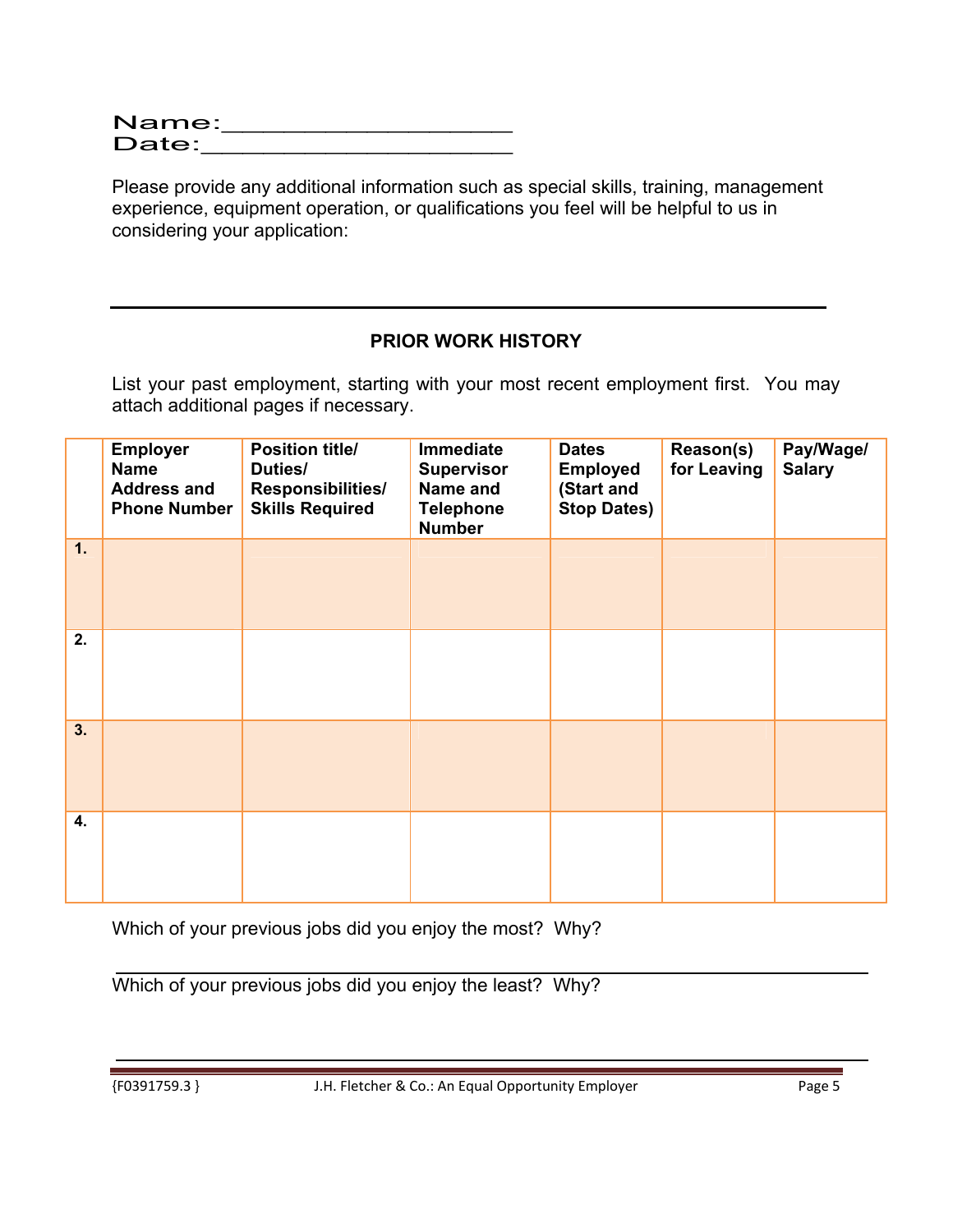| Name: |  |  |
|-------|--|--|
| Date: |  |  |
|       |  |  |

#### **MILITARY SERVICE**

Are you a Veteran? Yes □ No □ Branch of service: \_\_\_\_\_\_\_\_\_\_\_\_\_\_\_\_\_\_\_\_\_\_\_\_\_\_\_\_\_\_\_

What duty did you serve and what special training did you receive in the service?

Period of duty (Month & Year): From: \_\_\_\_\_\_\_ to \_\_\_\_\_

\_\_\_\_\_\_\_\_\_\_\_\_\_\_\_\_\_\_\_\_\_\_\_\_\_\_\_\_\_\_\_\_\_\_\_\_\_\_\_\_\_\_\_\_\_\_\_\_\_\_\_\_\_\_\_\_\_\_\_\_\_\_\_\_\_\_\_\_\_\_

Rank (OPTIONAL):  $\blacksquare$ 

Please List any Current Membership in National Guard or Reserves:

# **BACKGROUND**

\_\_\_\_\_\_\_\_\_\_\_\_\_\_\_\_\_\_\_\_\_\_\_\_\_\_\_\_\_\_\_\_\_\_\_\_\_\_\_\_\_\_\_\_\_\_\_\_\_\_\_\_\_\_\_\_\_\_\_\_\_\_\_\_\_\_\_\_\_\_

*The following information relates to Criminal Background/History. A Criminal Conviction record will not necessarily bar employment.* 

Have you been charged and/or convicted of any non-parking moving vehicular violations in the past five years?

 $Yes \sqcap No \sqcap$ 

If yes, list the violations, any restriction(s) placed on your driver's license, and whether or not you have any ongoing obligation with the legal system or Department of Motor Vehicles:

As an adult, have you ever been convicted of a crime?

Yes  $\Box$  No  $\Box$ 

If yes, state the nature of the conviction and any ongoing legal obligation you have satisfy any court-ordered requirement.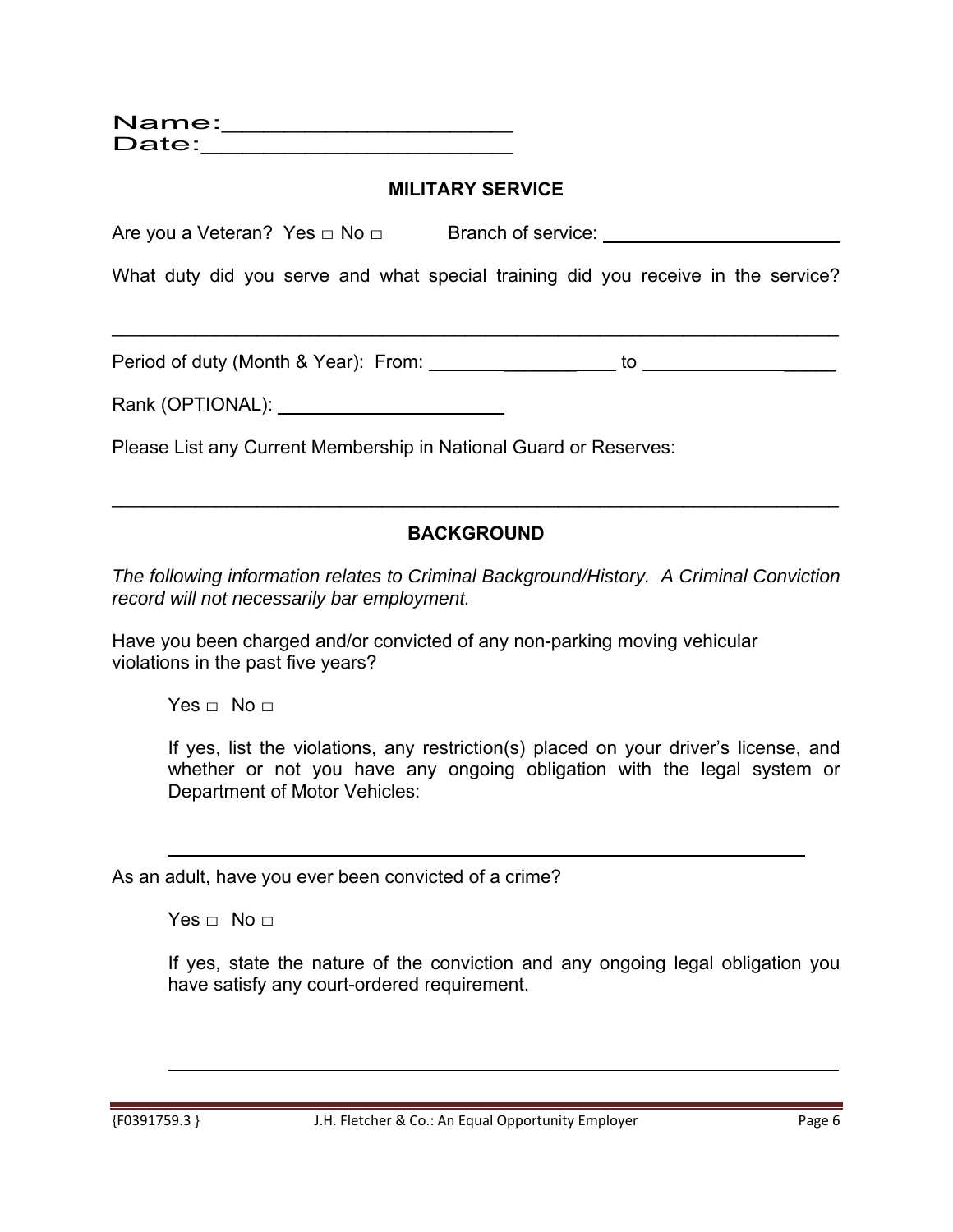# **PROFESSIONAL LICENSES, CERTIFICATIONS OR REGISTRATIONS:**

| Type of License,<br>Certification,<br><b>Registration</b> | <b>State and License/</b><br>Certification/<br><b>Registration</b><br><b>Number</b> | If not issued by a<br><b>State, Issuing</b><br><b>Agency or</b><br><b>Association</b> | <b>Effective Date(s)</b> |
|-----------------------------------------------------------|-------------------------------------------------------------------------------------|---------------------------------------------------------------------------------------|--------------------------|
|                                                           |                                                                                     |                                                                                       |                          |
|                                                           |                                                                                     |                                                                                       |                          |
|                                                           |                                                                                     |                                                                                       |                          |
|                                                           |                                                                                     |                                                                                       |                          |

### **REFERENCES**

List 3 personal references who are not relatives or former supervisors.

| 1. Name:<br>Address:         | Occupation: _____________________ |
|------------------------------|-----------------------------------|
| Telephone #:<br>Years Known: |                                   |
| 2. Name:<br>Address:         | Occupation:                       |
| Telephone #:<br>Years Known: |                                   |
| 3. Name:<br>Address:         |                                   |
| Telephone #:<br>Years Known: |                                   |

**ALL QUALIFIED APPLICANTS WILL RECEIVE CONSIDERATION FOR EMPLOYMENT WITHOUT REGARD TO RACE, RELIGION, COLOR, SEX, NATIONAL ORIGIN, AGE, MILITARY SERVICE, OR PHYSICAL INFIRMITY.**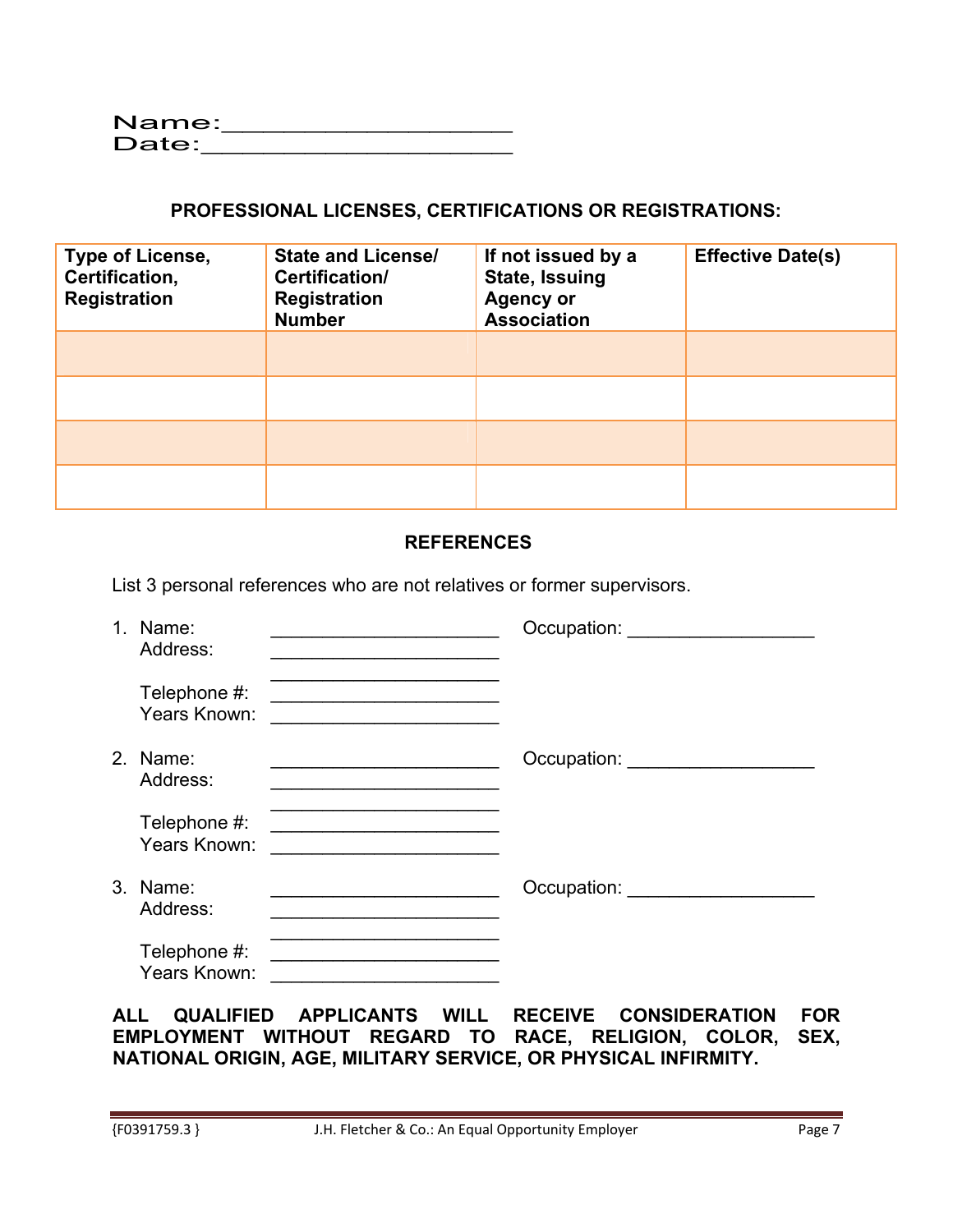#### **---------------------------------------------------------------------------------------------------------------------**

#### **Detach here**

The following is OPTIONAL and is used for internal purposes only. THE INFORMATION PROVIDED BY RESPONDING TO THE FOLLOWING VOLUNTARY SURVEY WILL NOT BE CONSIDERED OR REVIEWED FOR PURPOSES OF YOUR EMPLOYMENT CONSIDERATION. THIS INFORMATION IS FOR INTERNAL USE ONLY.

This information is used to determine whether our recruitment efforts are reaching all segments of the population in the applicable recruitment area, consistent with Federal equal opportunity laws. Your voluntary responses are treated in a highly confidential manner. Your responses are not released to the individuals considering applications, to the selecting supervisor, to anyone else that could affect your application or to the public. No information taken from this form is ever placed in your personnel file. The information you may provide is vital information that is not available from any other source. We can only get the data directly from you. Thank you for helping J.H. Fletcher & Co. to provide better service.

**How did you learn about potential employment opportunities with J.H. Fletcher & Co.?** 

|         | Newspaper Advertisement<br>Magazine Advertisement<br>Internet<br>Workforce West Virginia<br>Veterans' Administration<br>Work Placement Agency: ________(specify)<br>State or Federal Employment Assistance Program: (specify)<br>Religious Organization<br><b>TV/Radio</b><br>Job Fair<br><b>Trade Show</b><br>Coal Show<br>Poster<br><b>Student Association</b><br>Trade School, College or Educational Program:<br>(specify)<br>Word of mouth |
|---------|-------------------------------------------------------------------------------------------------------------------------------------------------------------------------------------------------------------------------------------------------------------------------------------------------------------------------------------------------------------------------------------------------------------------------------------------------|
|         | (specify)<br>Other:                                                                                                                                                                                                                                                                                                                                                                                                                             |
| Gender: | <b>Check One:</b>                                                                                                                                                                                                                                                                                                                                                                                                                               |
|         | Male<br>Female                                                                                                                                                                                                                                                                                                                                                                                                                                  |